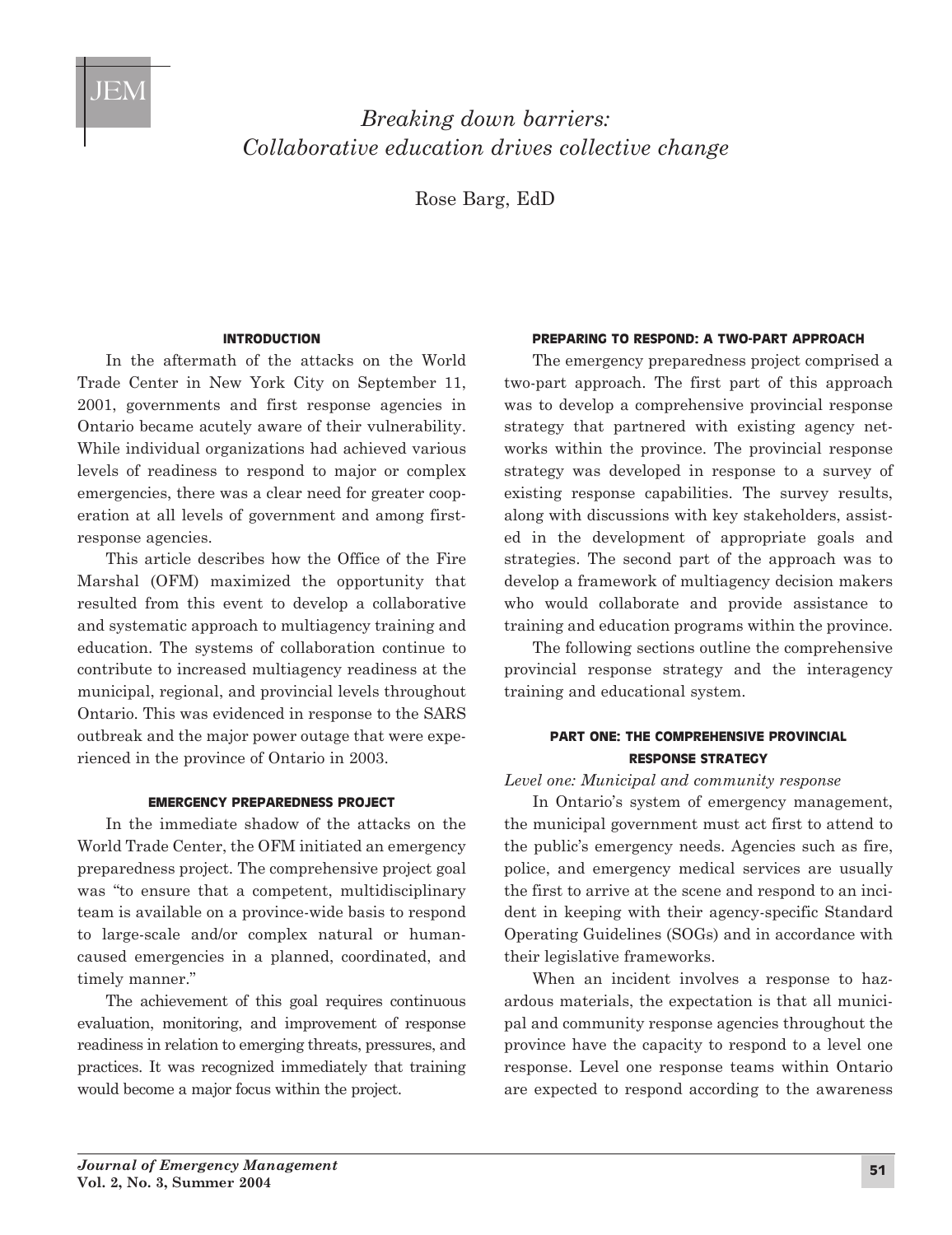level defined by the *National Fire Protection Association Standard 472 (NFPA 472): Standard for Professional Competence of Responders to Hazardous Materials Incidents (2002, Edition).* This means that all responders should be able to recognize the presence of hazardous materials and take appropriate safety precautions, secure the scene of the incident, and call the appropriate authorities for assistance.

## *Levels two and three response teams*

When advanced support is required to respond to emergencies, assistance may be available through agreements within mutual aid systems or from contracted service providers. When incidents involve hazardous materials and the community has declared a municipal emergency, level two and/or level three response teams who have partnered with OFM may be activated by the Provincial Operations Centre (POC), which is operated by Emergency Management Ontario (EMO). These teams support the local community in the response.

Level two response teams, who are trained to the operations level as defined by NFPA 472, come from fire departments that have partnered with OFM and are strategically located throughout the province. The responsibilities of Level two teams include incident analyses, identification of hazards, containment, and decontamination.

The level three teams, who are trained to the technician level in accordance with NFPA 472, are prepared to locate and rescue victims in the hot zone, establish procedures to control the hazardous release, ensure that appropriate levels of decontamination are implemented, and safely terminate the incident.

# *Activating provincial and federal resources*

The POC receives requests for assistance from regional fire coordinators who coordinate mutual aid systems for local communities throughout the province. Fire coordinators identify the details of the incident and request resources to mitigate the emergency. Upon approval, the appropriate level of response team is activated. As warranted by the situation, the Ontario Provincial Police (OPP), Provincial Emergency Response Team (PERT) and the OFM Emergency Response Team (ERT) may provide

response support. This can include the provision of mobile command posts, protective clothing, or radio and satellite communications systems, along with individuals who are prepared to offer advice and assistance. The provincial response teams work in cooperation with appropriate multiagency responders as required by the nature of the incident.

Depending on the nature of the emergency, provincial ministers may be delegated to take the lead in handling certain emergencies. (For example, a toxic spill would fall under the Ministry of the Environment, while major nuclear or radioactive emergency response would be the responsibility of the OFM and coordinated through EMO.)

Access to federal assistance is also coordinated through EMO. This includes notification or intervention in incidents that involve federal jurisdictions, such as war, or where federal lands are concerned. The federal government, through the Royal Canadian Mounted Police (RCMP), has primary responsibility in the event of suspected terrorist incidents.

# **PART TWO: MULTIAGENCY COLLABORATION on traInIng and EducatIon**

When this project was first established, the OFM wanted to ensure that all training and educational initiatives targeted the appropriate groups of responders and agencies, that the course content was appropriate for each target group, and that the courses developed were coordinated with those being offered by other agencies. For these reasons, it was determined that a systematic and comprehensive approach would be developed through the appointment of a multiagency committee so that the appropriate input, feedback, and recommendations would be received to support the development of an emergency preparedness academic unit.

# *Emergency preparedness/response core planning committee*

To initiate a systematic and comprehensive approach to training and education, the multiagency emergency preparedness/response core planning committee was established. The committee's mandate was to provide advice and recommendations on the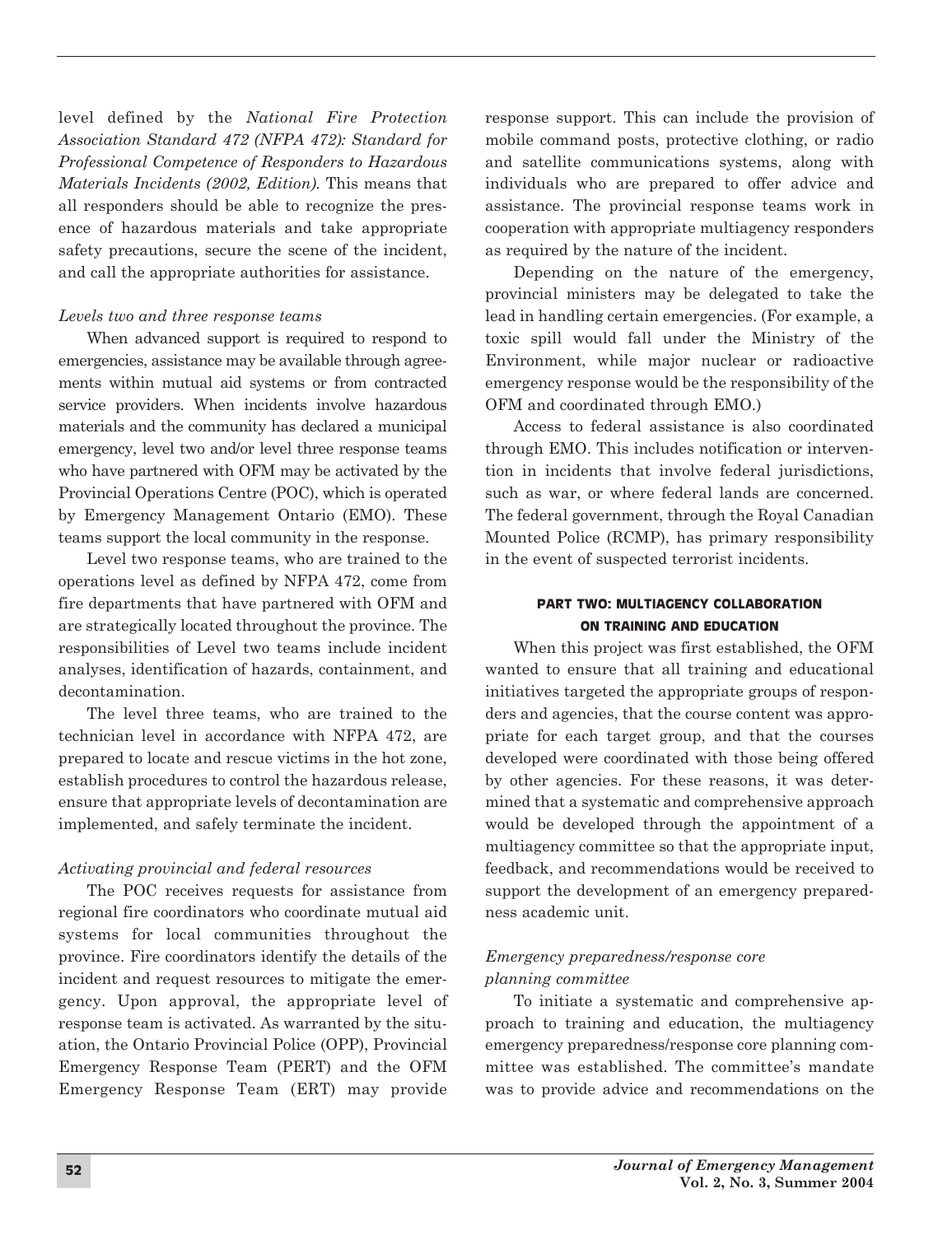development and coordination of all training projects that resulted from the OFM-led government initiative for multidisciplinary team response to large-scale or complex emergencies. This committee now has representatives from more that 15 agencies that include fire, police, emergency medical services (EMS), EMO, emergency health services (EHS), public health services, and hospitals. The committee meets regularly to share information and discuss issues that relate to multiagency training and education and to ensure that there is a coordinated approach to multiagency training initiatives in Ontario.

# *Multiagency course planning work teams*

In addition to providing advice and recommendations on training projects, a key responsibility of committee members is to assist the OFM by providing appropriate agency-specific work team members to assist in the development of course materials.

Multiagency work teams are established to collaborate on planning, development, and delivery of training programs to ensure that their separate and collective needs are met. By using multiagency work teams appointed by the core planning committee, the OFM is assured that all agencies address the appropriate course content, that the courses meet the educational needs of the targeted groups, and that the courses are coordinated throughout jurisdictions and agencies.

## **EmErgEncy managEmEnt cEntrE of ExcEllEncE**

The courses that have been developed to date are part of what will become the Emergency Management Centre of Excellence. Physically, the Centre will operate from the grounds of the Ontario Fire College (OFC) located in Gravenhurst, Ontario. The OFC is expanding its capabilities beyond the fire service to ensure that program delivery capability, registrations, certificates, and other student administration and record systems are established in keeping with the needs of this multiagency initiative. The multiagency education and training initiatives currently available are delivered through the OFC and will become a key part of the Emergency Management Centre of Excellence. The courses were designed by multiagency work teams who were appointed by the core planning committee.

The following sections provide an overview of courses that have been developed through this process to date. We believe that the collaborative way in which these courses have been developed contributes to the overall project goal.

## **coursEs that support lEvEl onE tEams throughout thE provIncE**

The *Terrorism/Hazardous Materials Awareness for First Responders in Ontario* self-study course is available to all first responders on the OFM Internet site at *www.ofm.gov.on.ca*. This course, which is based on the *NFPA 472, Standard for Professional Competence of Responders to Hazardous Materials Incidents (2002, Edition)*, has been distributed to first response agencies in Ontario and continues to be downloaded by many multiagency first responders in the province and other jurisdictions. Our goal is to reach as many first responders as possible. In keeping with the provincial response strategy, we encourage all first responders from fire, police, and ambulance/emergency health to develop their skills so that they meet the requirements of awareness level training. We continue to offer OFC certificates of completion to those who have completed the course.

# *Interagency first responder course*

The interagency first responder course was developed for front-line responders including fire, police, emergency/public health, EMO, and hospitals. This interactive workshop provides participants with a common understanding of their shared and separate responsibilities when responding to significant emergencies.

A cross section of speakers that represent the varying agencies highlight the legislative frameworks and protocols which govern the work of first responders. This is followed by considerable sharing of experiences, success stories, and challenges, while participants work through a series of case studies to plan and practice a unified approach to incident management.

Although this course has been piloted, it is still in the developmental stages, and plans are currently underway to finalize the course content and to plan for its implementation for other multiagency first responders within Ontario.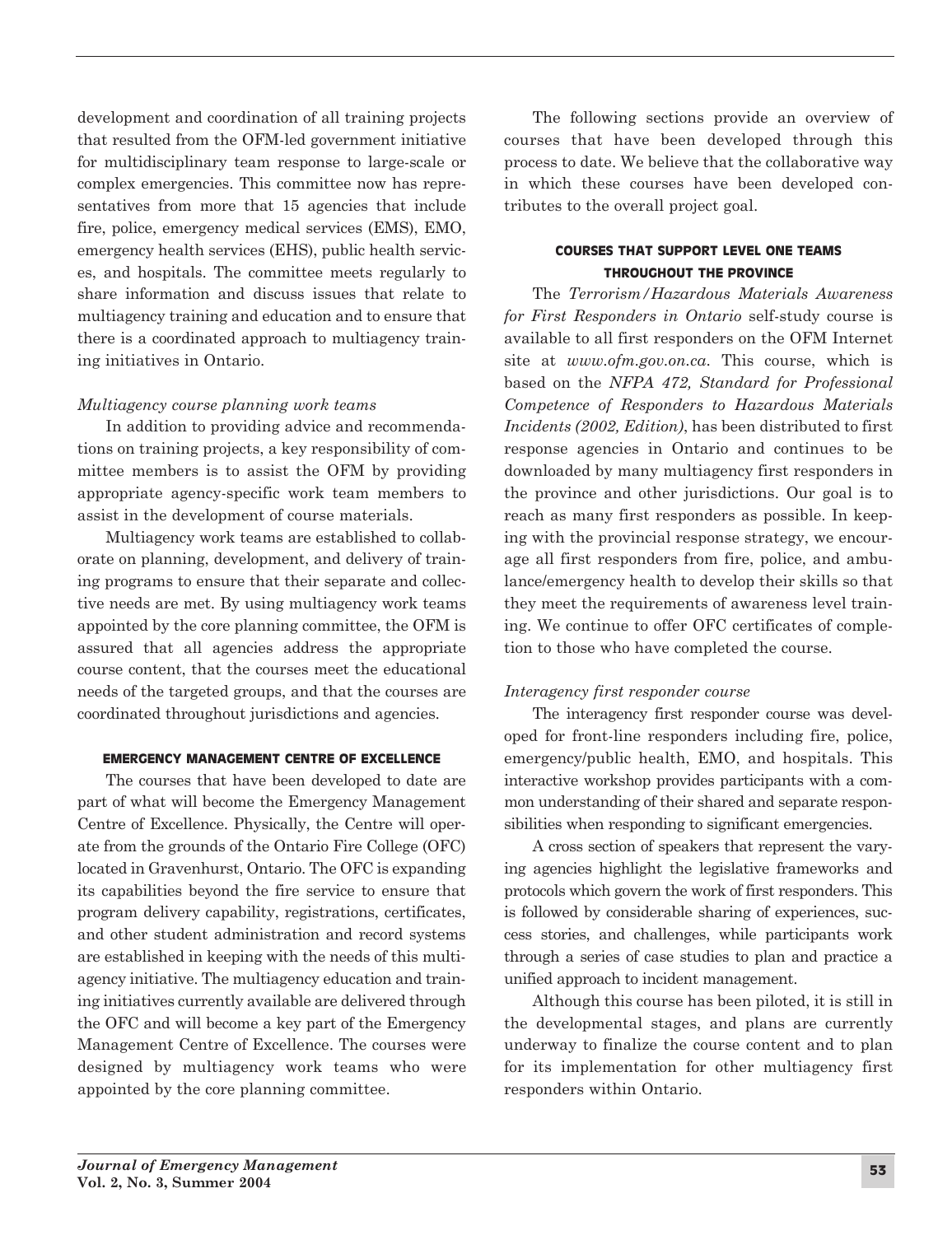## *Multiagency senior officer/manager course*

This year, our multiagency senior officer/manager course is being rolled out for regional delivery in key communities within the province. Although the first communities to be targeted for this opportunity are those who have partnered with the OFM as level two (operational level) or level three (technician level) teams that contribute to Ontario's emergency response strategy, the long-term intent is to make this course available throughout the province. The target audience includes senior decision makers, officers, and managers who work together in local communities to plan for and respond to complex emergencies.

The purpose of this workshop is to provide an opportunity to senior officers and managers from regional emergency management and response agencies to work through case studies of significant or complex emergencies. Participants practice the implementation of a unified incident management system, in keeping with the emerging provincial and local protocols. The shared and separate roles of the multidisciplinary agencies are highlighted, while focusing on cooperation that contributes to a seamless transition from one agency's responsibilities to the next. Participants practice responses to simulated complex emergencies and are encouraged to take the acquired knowledge, skills, and resource materials back to their local departments.

From the Halliburton area, a senior manager in the long-term care access center wrote:

> I was able to take the information that I gained and use it to revise our internal emergency response plan and make contact with our EMO community officers in our three counties. This enabled us to contribute to our municipal Chemical, Biological, Radiological/Nuclear (CBRN) emer gency response plan.

A sergeant from the OPP who participated in the course stated:

> The use of the multiagency senior officer/ manager course was beneficial in seeing the vast perspectives in dealing with an

emergency from all agencies. At times we become too entrapped in our own programs to see the impact emergencies have on other agencies. More specifically, police, fire, and ambulance forget about the support agencies that deal with and continue to care for those who are impacted long after the initial emergency is over.

A participant from the Health Sciences Centre in Hamilton indicated:

> This course provided valuable insight and education about agencies my organization doesn't deal with on a daily basis. In the event of an emergency or disaster situation, the information and networking opportunities with experts in the field will be invaluable to my organization and myself.

### **coursEs that support lEvEl two tEams**

## *Hazardous materials operations course*

A hazardous materials operations course was developed to support the response of level two teams. This course, which has been accredited by the International Fire Service Accreditation Congress (IFSAC) to meet the operations level of the NFPA 472 , was initially offered on location by the OFC to level two teams. Subsequent courses have been delivered by local instructors who are qualified as associate instructors with the OFC. Using in-depth classroom activities that focus on both skill and knowledge, this course targets responders who will support the local level one teams. Teams trained to this level will be prepared to analyze hazardous materials incidents, determine the nature of the hazards, plan a safe response, and practice decontamination procedures.

#### **coursEs that support lEvEl thrEE tEams**

#### *Hazardous materials technician course*

One of the requirements of level three teams is that members are trained to the technician level in accordance with NFPA 472. Consequently, a hazardous materials technician course has been developed to support these teams. This two-week course provides